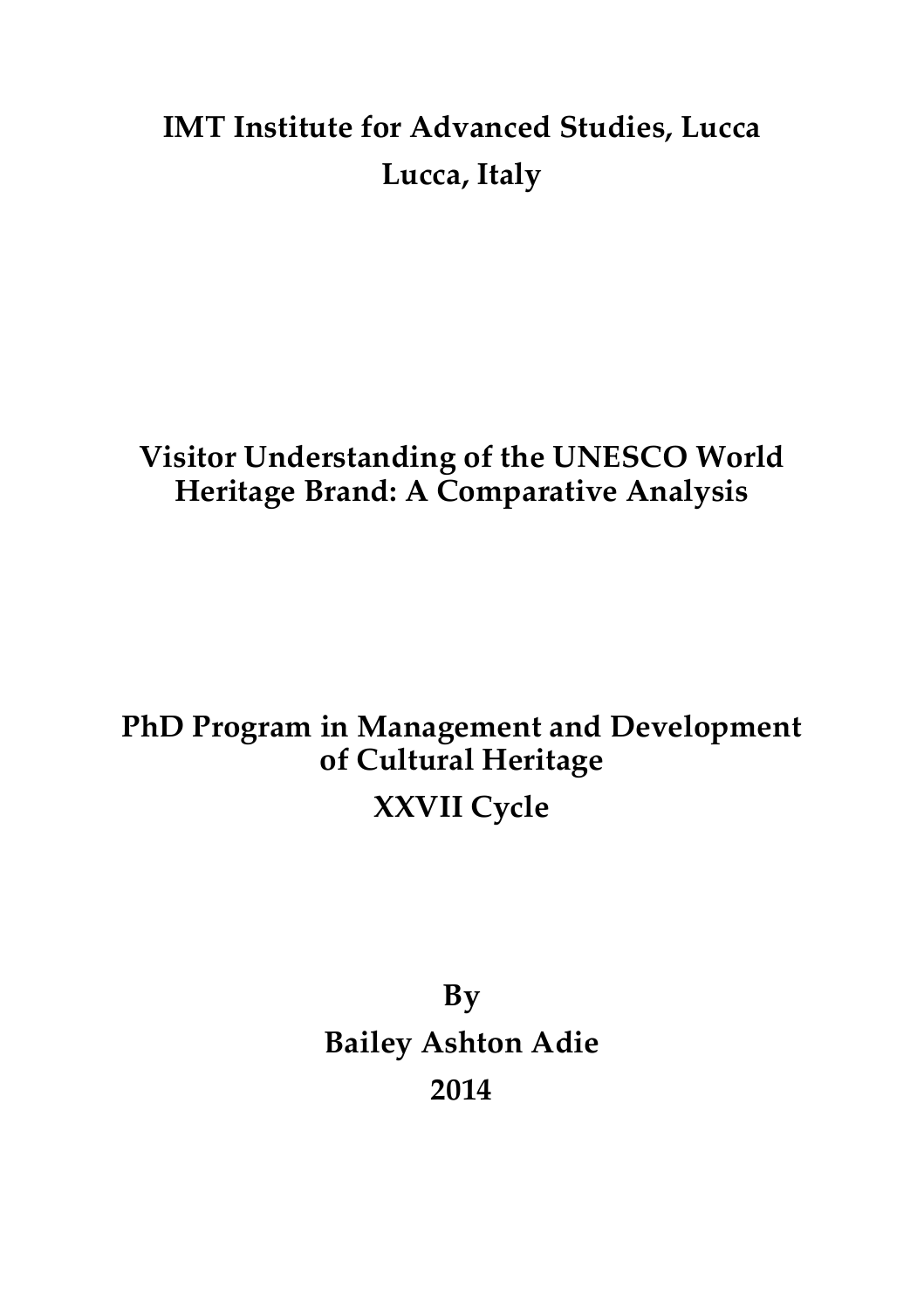# **Table of Contents**

| The dissertation of Bailey Ashton Adie is approved ix |  |
|-------------------------------------------------------|--|
|                                                       |  |
|                                                       |  |
|                                                       |  |
|                                                       |  |
|                                                       |  |
|                                                       |  |
|                                                       |  |
|                                                       |  |
|                                                       |  |
| 2.2 Cultural/Heritage Tourism Typologies  16          |  |
| 2.3 Cultural/Heritage Tourism Marketing  24           |  |
| 2.4 The World Heritage Listing Process  30            |  |
| 2.5 World Heritage as a Development Tool 40           |  |
|                                                       |  |
| 2.7 Assessment of the World Heritage Brand 49         |  |
|                                                       |  |
|                                                       |  |
|                                                       |  |
| 3.2 Methodologies in Existing Research  59            |  |
|                                                       |  |
|                                                       |  |
|                                                       |  |
|                                                       |  |
|                                                       |  |
|                                                       |  |
|                                                       |  |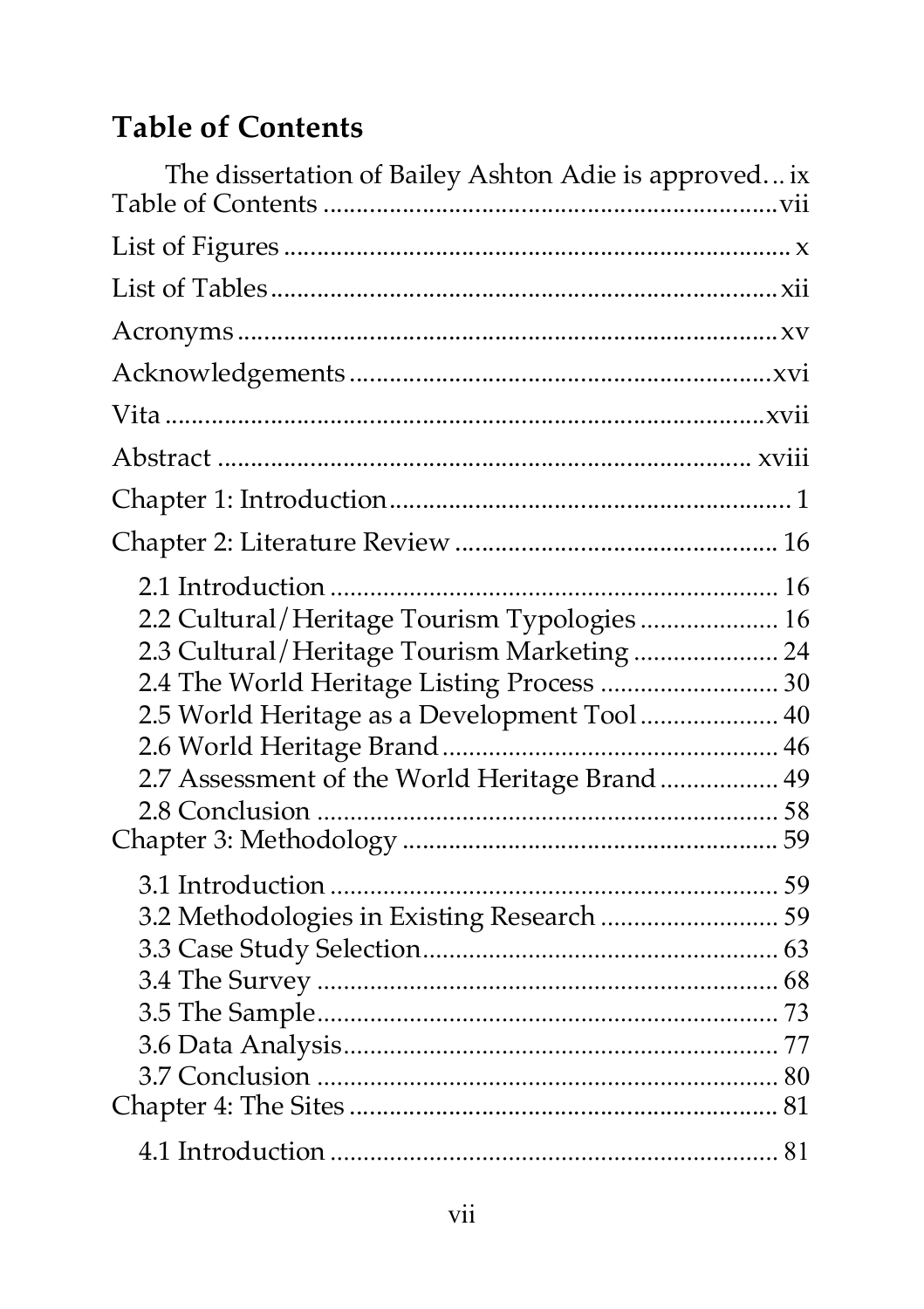| 4.4 Archaeological Site of Volubilis, Morocco  111       |  |
|----------------------------------------------------------|--|
|                                                          |  |
|                                                          |  |
|                                                          |  |
|                                                          |  |
|                                                          |  |
|                                                          |  |
| 5.2 Demographic Descriptive Statistics  127              |  |
|                                                          |  |
|                                                          |  |
|                                                          |  |
| 5.3.3 The Archaeological Site of Volubilis, Morocco  156 |  |
|                                                          |  |
| 5.4.1 Cross-Site One-way ANOVA: Sections C & E  166      |  |
| 172                                                      |  |
| 5.4.3 Cross-Analysis of Clusters and Survey Data 174     |  |
|                                                          |  |
|                                                          |  |
|                                                          |  |
|                                                          |  |
|                                                          |  |
|                                                          |  |
|                                                          |  |
|                                                          |  |
| 6.5 Recommendations for Future Research 213              |  |
|                                                          |  |